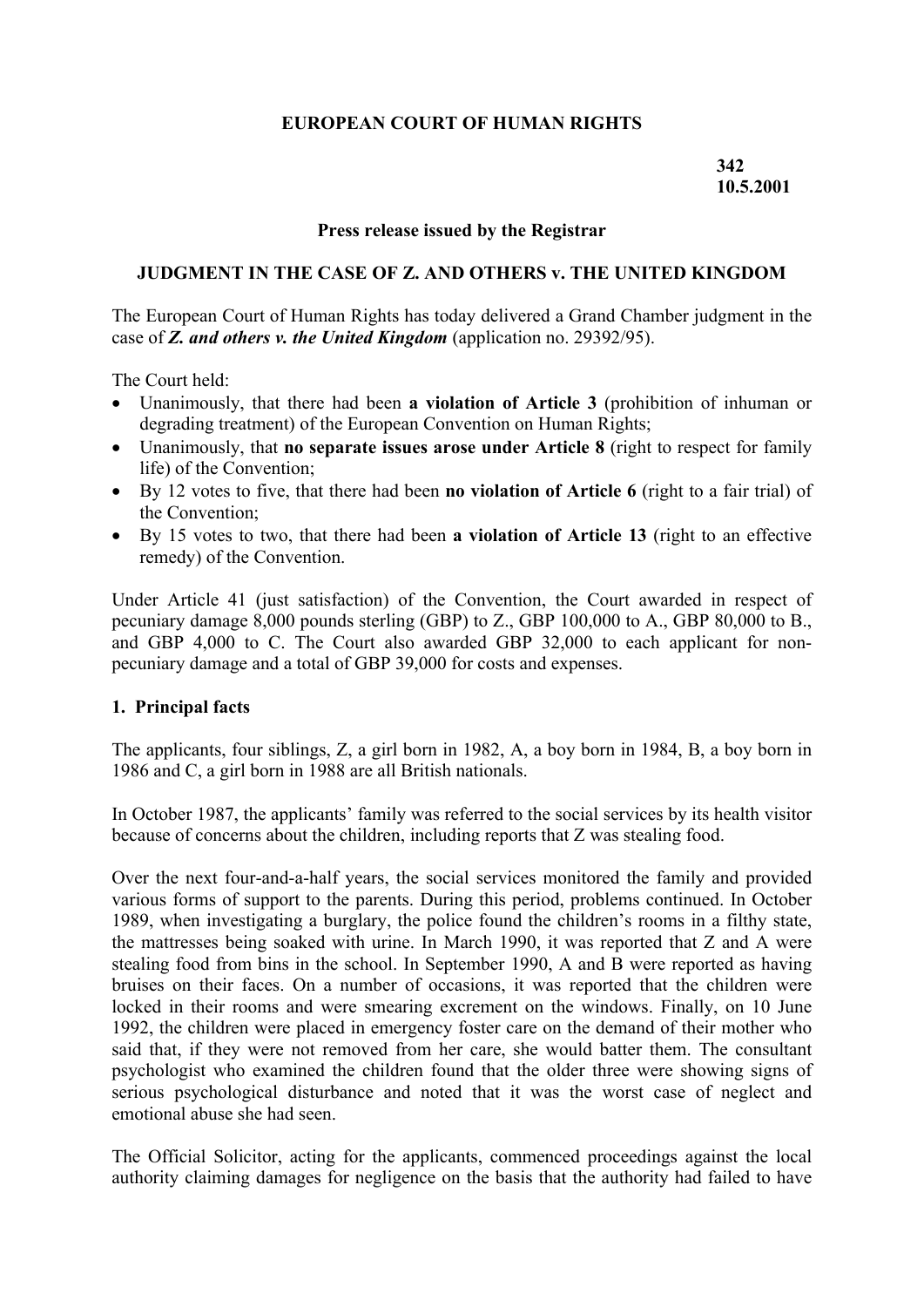proper regard for the children's welfare and to take effective steps to protect them. Following proceedings which terminated in the House of Lords, the applicants' claims were struck out. In the judgment given on 29 June 1995, which concerned three cases, Lord Browne-Wilkinson held, among other things, that public policy considerations were such that local authorities should not be held liable in negligence in respect of the exercise of their statutory duties safeguarding the welfare of children.

#### **2. Procedure**

The case was lodged with the European Commission of Human Rights on 9 October 1995 and declared admissible on 26 May 1998. In its report (available on HUDOC on the Court's Internet site www.echr.coe.int), the Commission expressed the opinion, unanimously, that there had been violations of Articles 3 and 6 of the Convention and that no separate issues arose under Articles 8 or 13. The case was referred to the Court by the Commission on 25 October 1999. A public hearing in the case was held on 28 June 2000.

#### **3. Composition of the Court**

Judgment was given by the Grand Chamber of 17 judges, composed as follows:

Luzius **Wildhaber** (Swiss), *President*, Elisabeth **Palm** (Swedish), Christos **Rozakis** (Greek), Jean-Paul **Costa** (French), Luigi **Ferrari Bravo**<sup>1</sup> (Italian), Lucius **Caflisch**<sup>2</sup> (Swiss), Pranas **Kūris** (Lithuanian), Josep **Casadevall** (Andorran), Boštjan **Zupančič** (Slovenian), Nina **Vajić** (Croatian), John **Hedigan** (Irish), Wilhelmina **Thomassen** (Dutch), Margarita **Tsatsa-Nikolovska** (FYROMacedonia), Egils **Levits** (Latvian), Kristaq **Traja** (Albanian), Anatoly **Kovler** (Russian), *judges*, Lady Justice **Arden** (British) **ad hoc** *judge*,

and also Paul **Mahoney**, *Deputy Registrar*.

<sup>&</sup>lt;sup>1</sup> Judge elected in respect of San Marino.

<sup>2</sup> Judge elected in respect of Liechtenstein.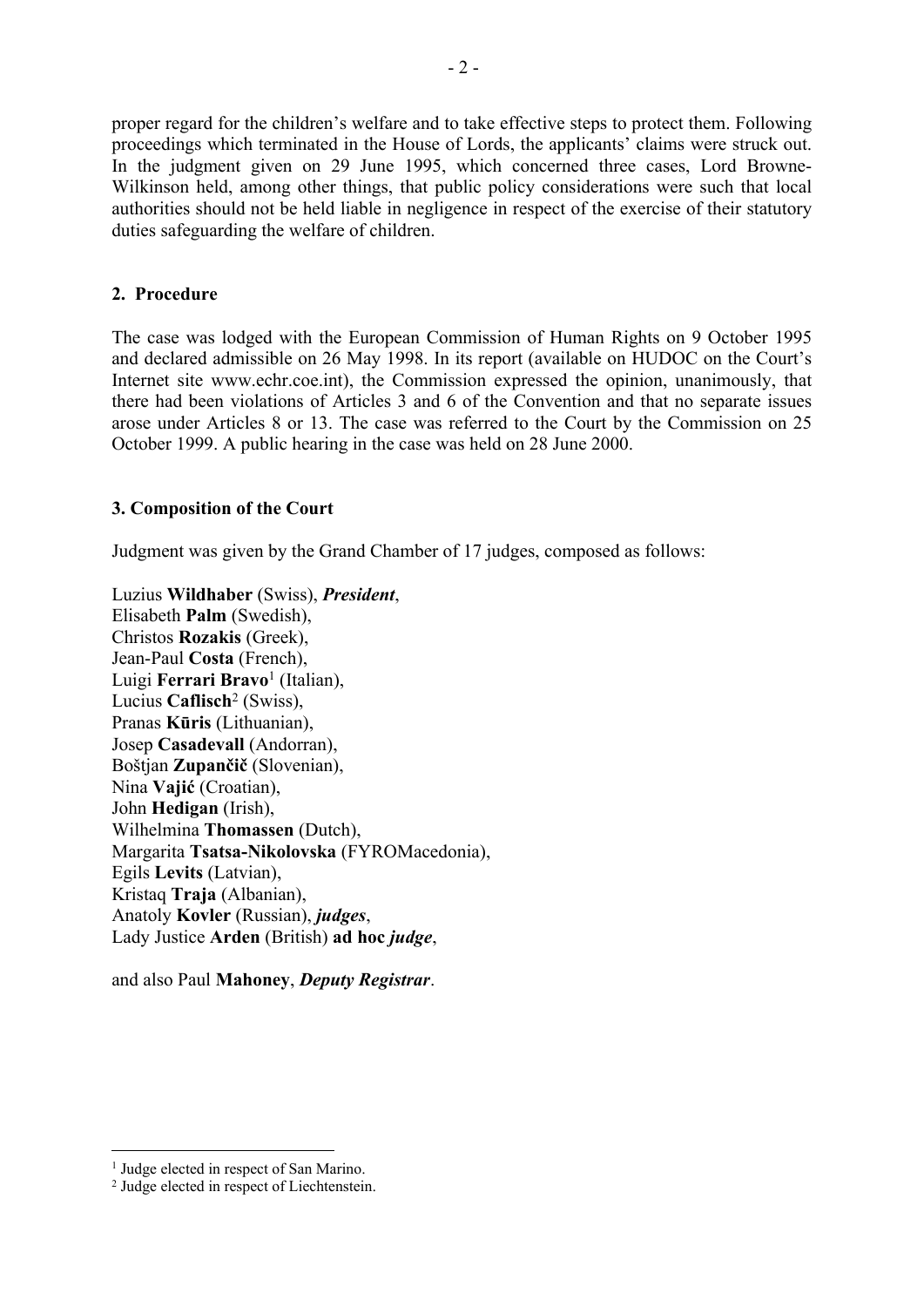# **4. Complaints**

The applicants alleged that the local authority had failed to take adequate protective measures in respect of the severe neglect and abuse which they were known to be suffering due to their ill-treatment by their parents and that they had no access to court or to an effective remedy in respect of this. They invoked Articles 3, 6, 8 and 13 of the Convention.

# **5. Decision of the Court**<sup>1</sup>

# Article 3

The Court re-iterated that Article 3 enshrined one of the most fundamental values of a democratic society, prohibiting in absolute terms torture or inhuman or degrading treatment or punishment. States which had ratified the European Convention on Human Rights were bound to ensure that individuals within their jurisdiction were not subjected to inhuman or degrading treatment, including such ill-treatment administered by private individuals. These measures should provide effective protection, in particular, of children and other vulnerable people and include reasonable steps to prevent ill-treatment of which the authorities had or ought to have had knowledge.

There was no dispute that the neglect and abuse suffered by the four child applicants reached the threshold of inhuman and degrading treatment. The Government did not contest the Commission's finding that the treatment suffered by the four applicants reached the level of severity prohibited by Article 3 and that the State failed in its positive obligation under Article 3 of the Convention to provide the applicants with adequate protection against inhuman and degrading treatment. This treatment was brought to the attention of the local authority, at the earliest in October 1987, which was under a statutory duty to protect the children and had a range of powers available to it, including removing them from their home. The children were however only taken into emergency care, at the insistence of their mother, on 30 April 1992.

Over the intervening period of four-and-a-half years, they had been subjected in their home to what the child consultant psychiatrist who examined them referred to as horrific experiences. The Criminal Injuries Compensation Board had also found that the children had been subject to appalling neglect over an extended period and suffered physical and psychological injury directly attributable to a crime of violence. The Court acknowledged the difficult and sensitive decisions facing social services and the important countervailing principle of respecting and preserving family life. The present case however left no doubt as to the failure of the system to protect the applicants from serious, long-term neglect and abuse. Accordingly, there had been a violation of Article 3.

#### Article 8

Having regard to its finding of a violation of Article 3, the Court considered that no separate issue arose under Article 8.

<sup>1.</sup> This summary by the Registry does not bind the Court.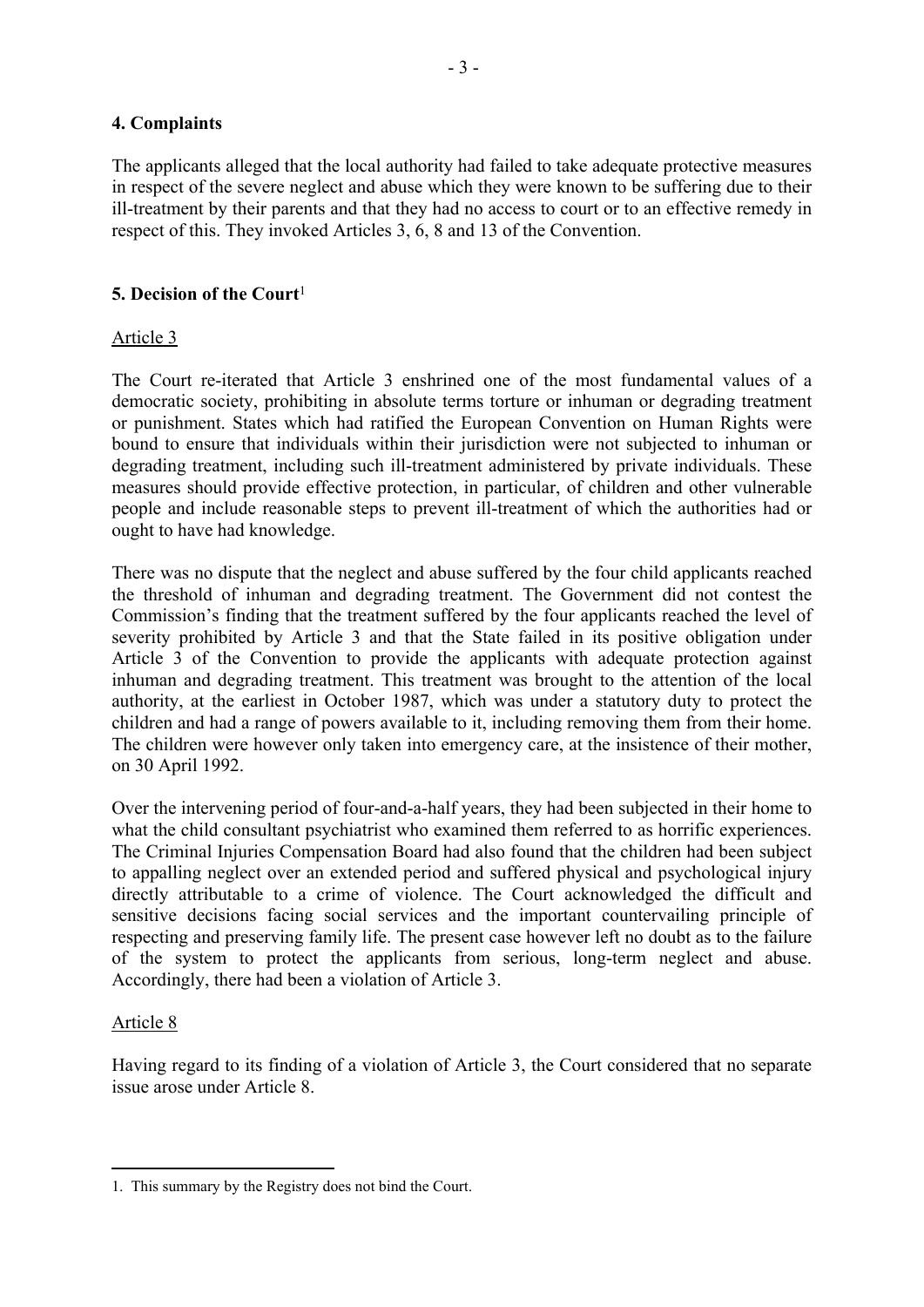## Article 6

Concerning the applicability of Article 6, the Court was satisfied that, at the outset of the proceedings, there was a serious and genuine dispute about the existence of the right asserted by the applicants under the domestic law of negligence and that the applicants had, on at least arguable grounds, a claim under domestic law. Article 6 was therefore applicable to the proceedings brought by the applicants alleging negligence by the local authority.

Concerning compliance with Article 6, the Court found that the outcome of the domestic proceedings brought was that the applicants, and any children with complaints such as theirs, could not sue a local authority in negligence for compensation, however foreseeable – and severe - the harm suffered and however unreasonable the conduct of the local authority in failing to take steps to prevent that harm. However, this did not result from any procedural bar or from the operation of any immunity which restricted access to court. The striking out of the applicants' claim resulted from the application by the domestic courts of substantive law principles and it was not for this Court to rule on the appropriate content of domestic law. Nonetheless, the applicants were correct in their assertions that the gap they had identified in domestic law was one that gave rise to an issue under the Convention, but in the Court's view it was an issue under Article 13, not Article 6 § 1. The applicants' complaints were essentially that that they had not been afforded a remedy in the courts for the failure to ensure them the level of protection against abuse to which they were entitled under Article 3. Considering that it was under Article 13 that the applicants' right to a remedy should be examined, the Court found no violation of Article 6.

### Article 13

In deciding whether there had been a violation of Article 13, the Court observed that where alleged failure by the authorities to protect people from the acts of others was concerned, there should be available to the victim or the victim's family a mechanism for establishing any liability of State officials or bodies for acts or omissions involving the breach of their rights under the Convention. Furthermore, in the case of a breach of Articles 2 and 3, which ranked as the most fundamental provisions of the Convention, compensation for the nonpecuniary damage flowing from the breach should in principle be available as part of the range of redress.

The applicants had argued that, in their case, an effective remedy could only be provided by adversarial court proceedings against the public body responsible for the breach. The Court noted that the Government had conceded that the range of remedies at the disposal of the applicants was insufficiently effective and that, in the future, under the Human Rights Act 1998, victims of human rights breaches would be able to bring proceedings in courts empowered to award damages.

The Court found that the applicants did not have available to them an appropriate means of obtaining a determination of their allegations that the local authority had failed to protect them from inhuman and degrading treatment or the possibility of obtaining an enforceable award of compensation for the damage suffered thereby. Consequently, they were not afforded an effective remedy in respect of the breach of Article 3 and there had, accordingly, been a violation of Article 13.